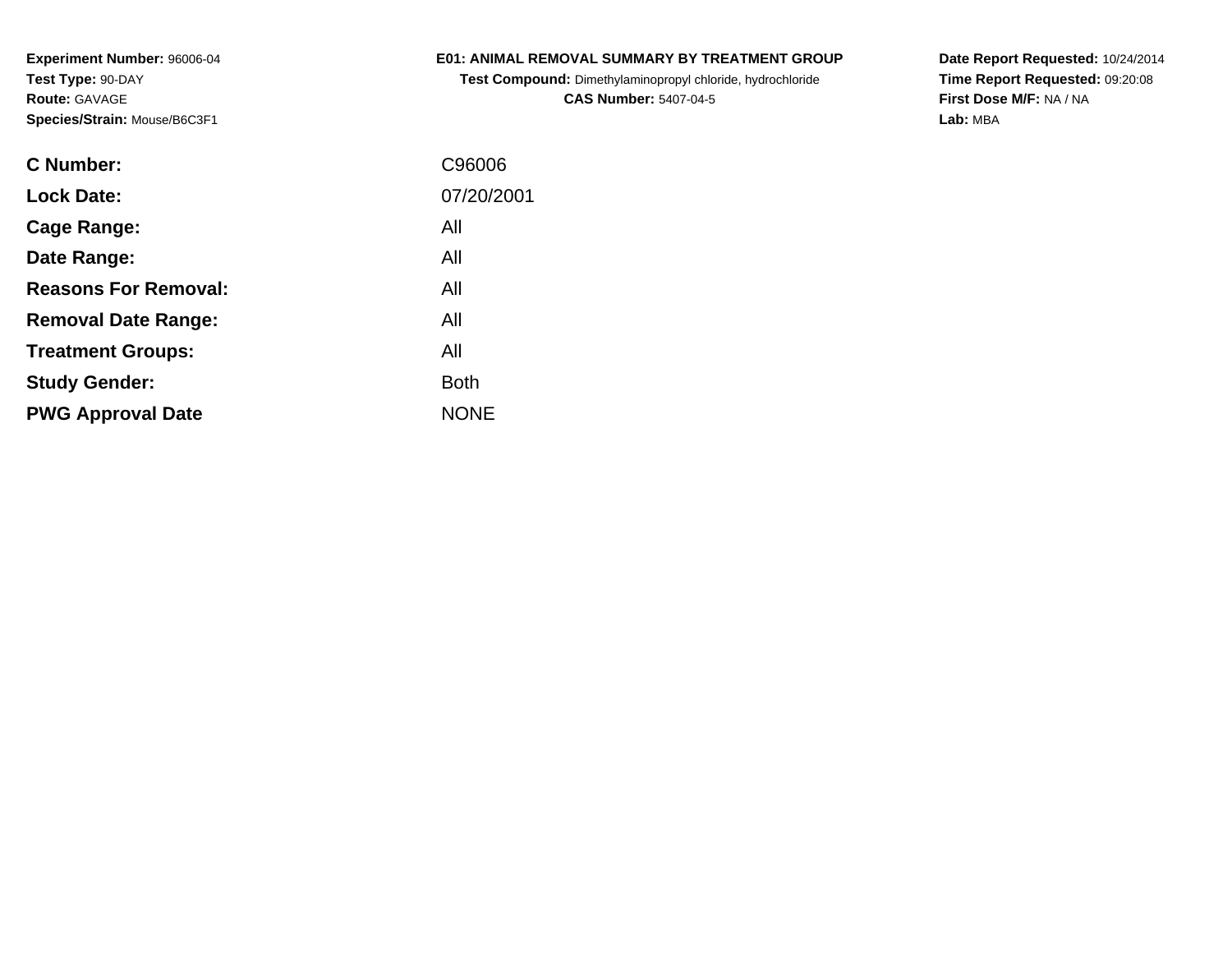## **E01: ANIMAL REMOVAL SUMMARY BY TREATMENT GROUP**

**Test Compound:** Dimethylaminopropyl chloride, hydrochloride

**CAS Number:** 5407-04-5

|                        |                                     |                         | <b>MALE</b>                  |
|------------------------|-------------------------------------|-------------------------|------------------------------|
| <b>TREATMENT</b>       | <b>Moribund</b><br><b>Sacrifice</b> | <b>Natural</b><br>Death | Terminal<br><b>Sacrifice</b> |
| <b>VEHICLE CONTROL</b> | 0                                   | 0                       | 10                           |
| 50 MG/KG               | 0                                   | 0                       | 10                           |
| MG/KG<br>100           | 0                                   | 0                       | 10                           |
| MG/KG<br>200           | 0                                   | 0                       | 10                           |
| MG/KG<br>400           | 5                                   | 5                       | 0                            |
| MG/KG<br>800           | 0                                   | 10                      | 0                            |
| <b>TOTAL</b>           | 5                                   | 15                      | 40                           |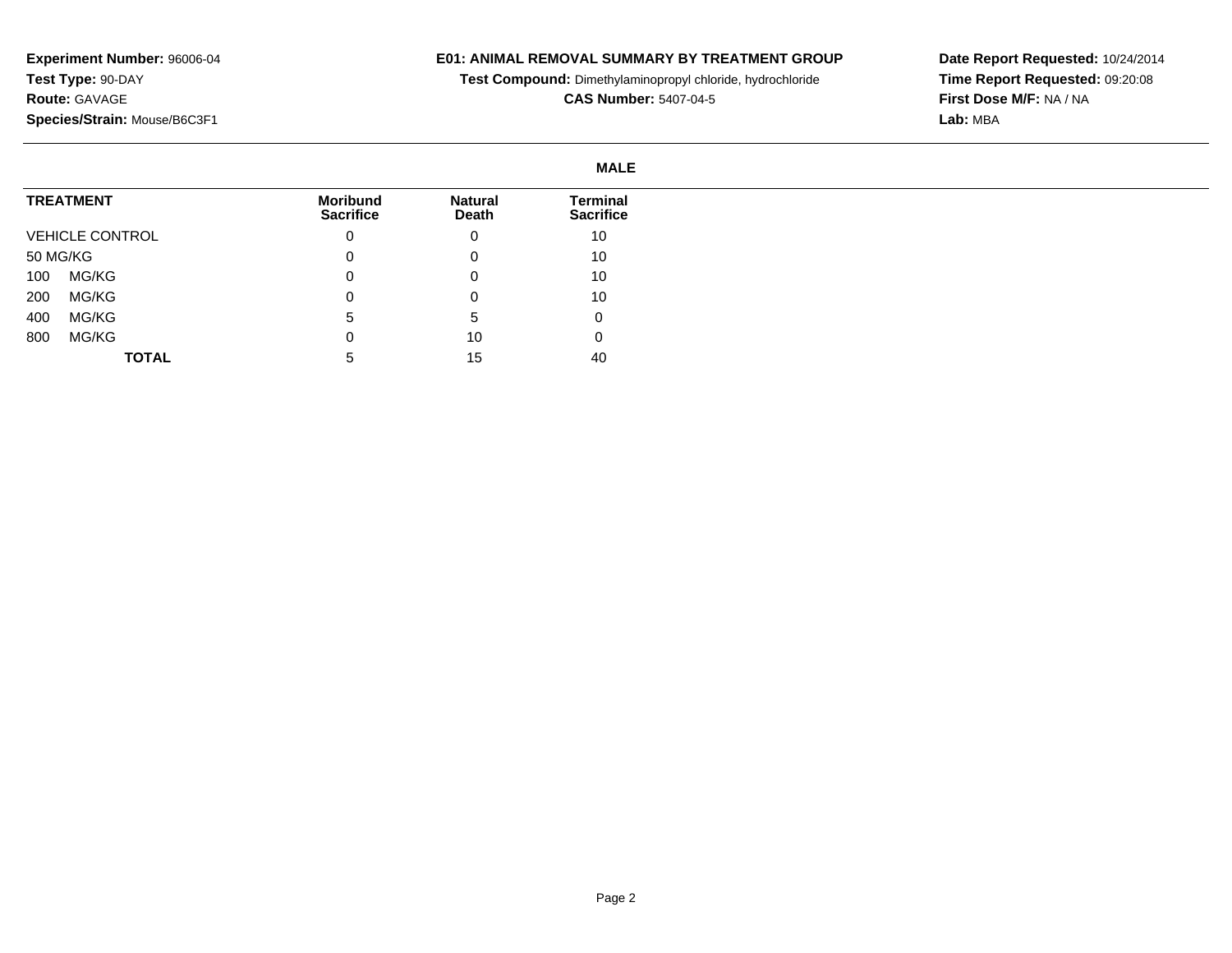### **E01: ANIMAL REMOVAL SUMMARY BY TREATMENT GROUP**

**Test Compound:** Dimethylaminopropyl chloride, hydrochloride**CAS Number:** 5407-04-5

\*\*\*END OF MALE DATA\*\*\*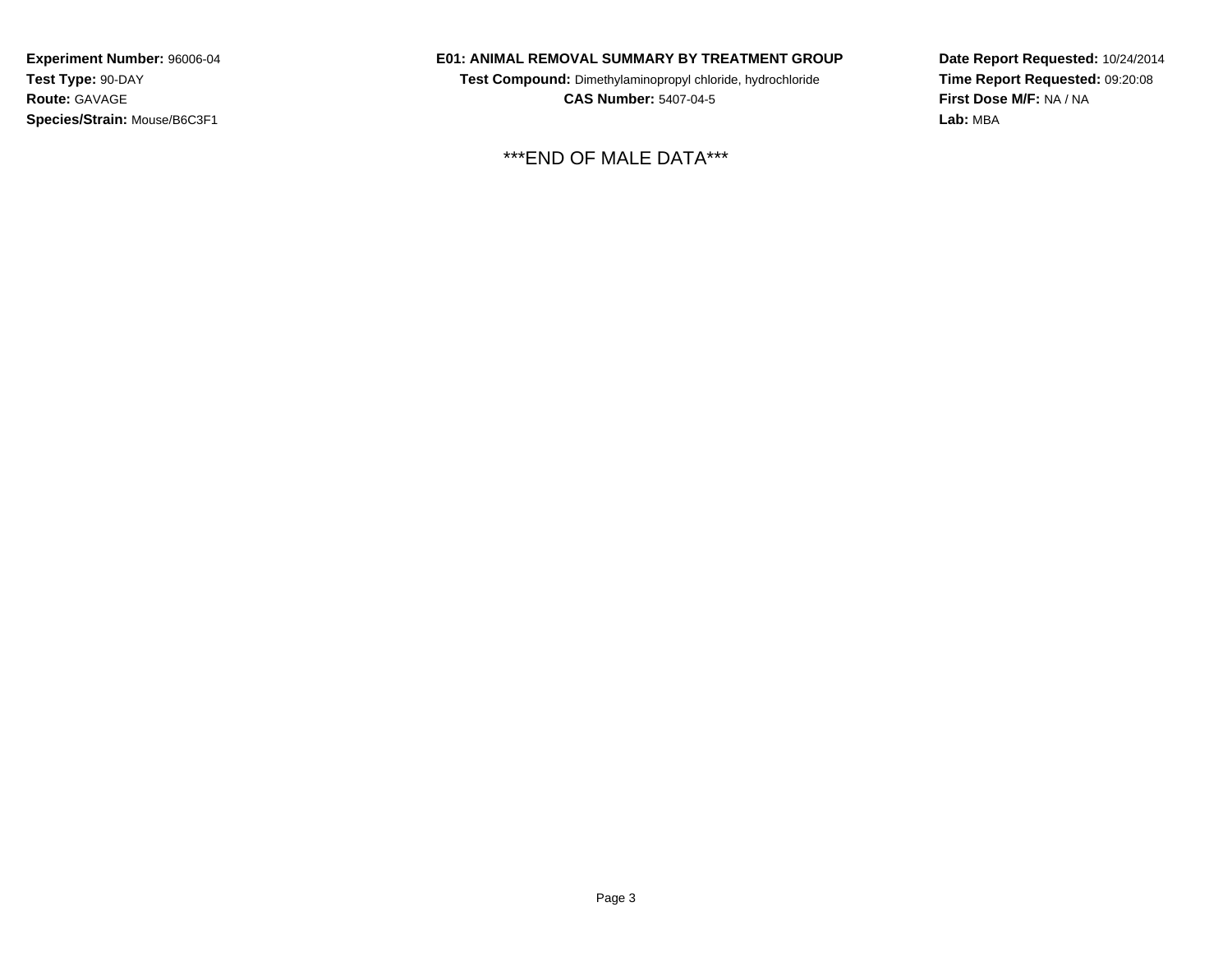#### **E01: ANIMAL REMOVAL SUMMARY BY TREATMENT GROUP**

**Test Compound:** Dimethylaminopropyl chloride, hydrochloride

**CAS Number:** 5407-04-5

**Date Report Requested:** 10/24/2014**Time Report Requested:** 09:20:08**First Dose M/F:** NA / NA**Lab:** MBA

#### **FEMALETREATMENT**VEHICLE CONTROL50 MG/KG 100 MG/KG 200 MG/KG 400 MG/KG 800 MG/KG**TOTALMoribund Sacrifice**0 $\overline{0}$  $\overline{0}$  0 $\overline{0}$  $\overline{0}$  0**Natural Death**0 0 0 4 10 10 24**Terminal Sacrifice**10 10 10 6 0 036